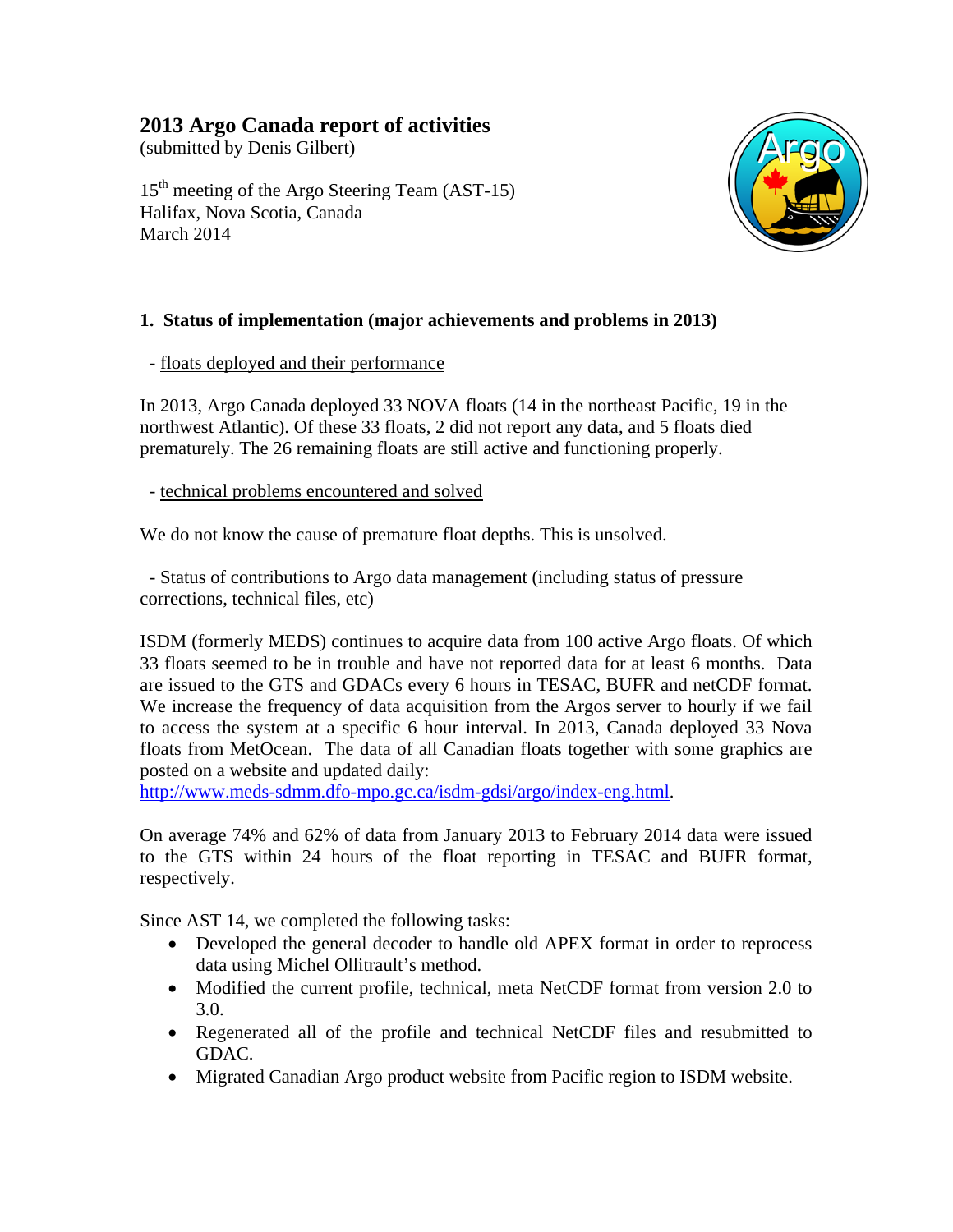- Modified the BUFR encoder to read NetCDF profile version 3.0 instead of version 2.0.
- Modified the density inversion QC test.
- The pressure is corrected automatically in real-time if needed.
- ISDM provides ADMT with quarterly reports on the performance of Argo data on the GTS in TESAC and BUFR formats.

## - Status of delayed mode quality control process

As of March 2014, 16% of all eligible floats, active and inactive, had their profiles QCed visually and adjusted for pressure and salinity according to the latest delayedmode procedures. The salinity component of DMQC had been performed on 60% of all eligible cycles at least once.

## **2. Present level of and future prospects for national funding for Argo including a summary of the level of human resources devoted to Argo.**

#### Financial resources

Unlike some other countries participating to Argo, Canada does not have multi-year commitments of money devoted to Argo. New paperwork and lobbying is necessary on an annual basis to renew the funding required to purchase new floats and for satellite data transmission. Though the crystal ball for Argo Canada funding in 2014 and beyond remains opaque, we see more reasons for being optimistic than pessimistic. This cautious optimism has to do with the development of closer links between the Argo program and both the operational meteorology and operational oceanography R&D activities at the Canadian Meteorological Centre (Dorval, Québec). We are now starting to see some tangible benefits in terms of inter-departmental (Environment Canada, Department of National Defence, Fisheries and Oceans) cooperation and flow of money under the umbrella of the CONCEPTS (Canadian Operation Network of Coupled Environmental PredicTion Systems) memorandum of understanding. Environment Canada and Fisheries & Oceans Canada are collaborating in a pilot project to deploy POPS (Polar Ocean Profiling Systems) in the Arctic Ocean in August 2014.

#### Human resources

Five persons from the Department of Fisheries and Oceans perform the bulk of the work related to running the Argo Canada program. But all five have other work commitments in addition to Argo. In FTE (Full-Time Equivalent) units, these five persons are:

Anh Tran (ISDM, Ottawa, 0.9 FTE) Mathieu Ouellet (ISDM, Ottawa, 0.1 FTE) Igor Yashayaev (BIO, Halifax, 0.3 FTE) Doug Yelland (IOS, Sidney, 0.3 FTE) Denis Gilbert (IML, Mont-Joli, 0.9 FTE) Howard Freeland (IOS, scientist emeritus, 0.2 FTE)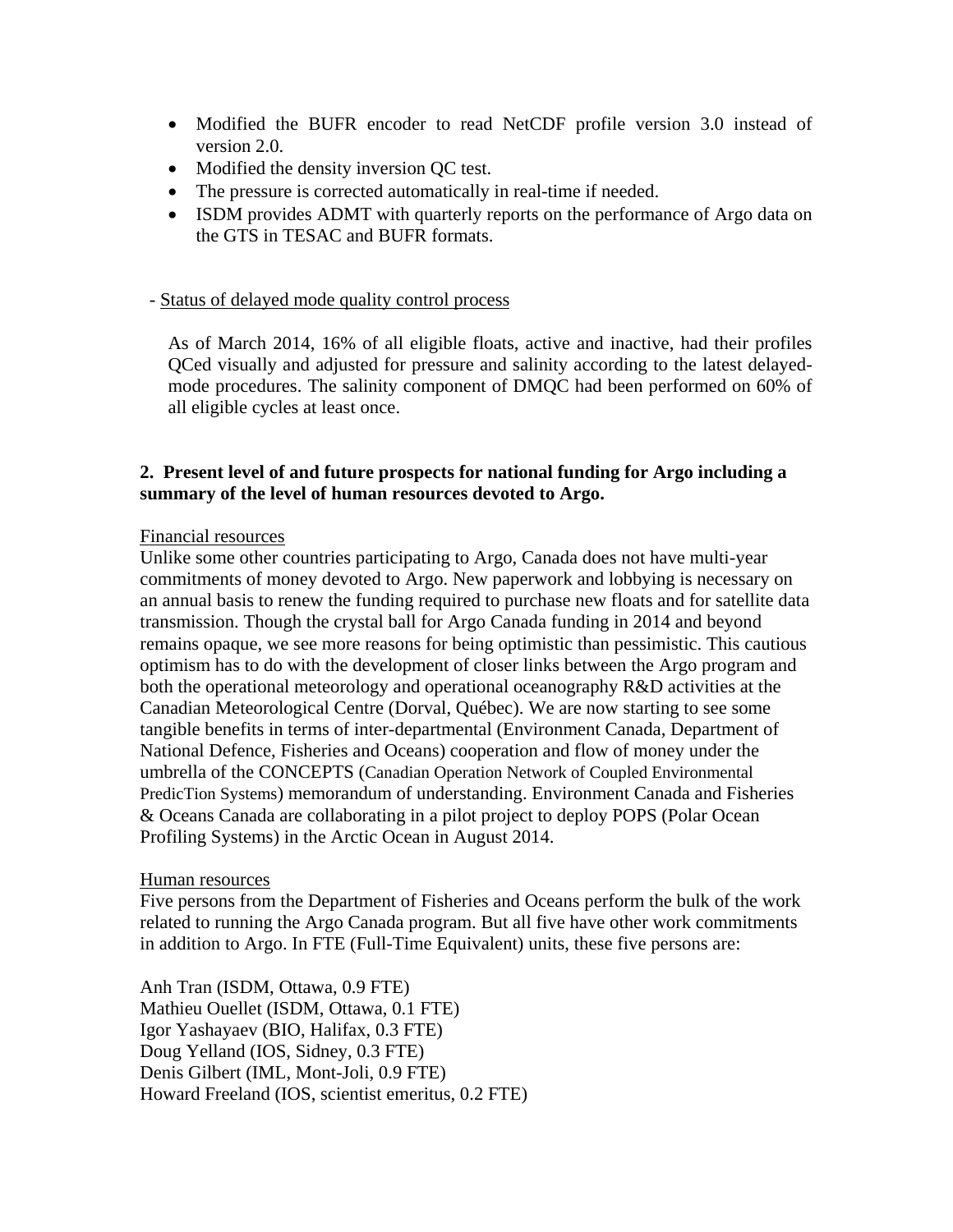In addition to the above persons, we benefit from the technical support of sea-going staff (Marie Robert and Svein Vagle at IOS, Adam Hartling and Andrew Cogswell at BIO) that follow pre-deployment protocols and perform the float deployments.

As of now, we have not yet identified someone who would commit to maintaining some of the data products developed by Howard Freeland, such as surface circulation maps of the Gulf of Alaska, Argo data interpolated to station Papa and projected onto Line P. Howard is continuing to update these products, and recently reported a very warm SST field (+4 s.d.) in the Gulf of Alaska.

## **3. Summary of deployment plans (level of commitment, areas of float deployment, low or high resolution profiles, additional sensors) and other commitments to Argo (data management) for the upcoming year and beyond where possible.**

In 2014, we plan to deploy 14 floats. Four floats will be deployed in the Gulf Stream's northern recirculation gyre. Four floats equipped with oxygen sensors by Roberta Hamme (U Victoria) are planned for deployment in the Labrador Sea. Two Bio-Argo floats equipped with oxygen, nitrate, fluorescence, backscattering and optical sensors will be deployed by Marcel Babin's Takuvik group in Baffin Bay in July. To avoid being crushed by overlying ice, these two floats will have altimeters and shock sensors. Anh Tran plans to continue to provide ADMT with quarterly reports on the performance of Argo data on the GTS in TESAC and BUFR formats. Three POPS were ordered in December 2013 and are scheduled for August 2014 deployment from CCGS Amundsen in the Beaufort Sea. We currently have a single float left in inventory for deployment in the Gulf of Alaska.

## **4. Summary of national research and operational uses of Argo data as well as contributions to Argo Regional Centers. Please also include any links to national program Argo web pages to update links on the AST and AIC websites.**

Environment Canada scientists Greg Smith and Mateusz Reszka from the Canadian Meteorological Centre (Dorval, Québec) began assimilating real-time Argo temperature and salinity data in experimental mode in 2013. Early results indicate better prediction skill than in the operational model that is currently being run by Environment Canada for issuing weather forecasts. Increased skill is mainly seen at forecast times of 48 hours and longer. Migration from experimental mode to fully operational mode is expected to occur in October or November 2014. From that moment and onwards, Argo data will thus become part of the data assimilation schemes that are used in the production of weather forecasts in Canada. National Defence Navy scientists routinely use real time Argo vertical profiles of temperature into their Ocean Work Station to aid in the computation of sound velocity profiles.